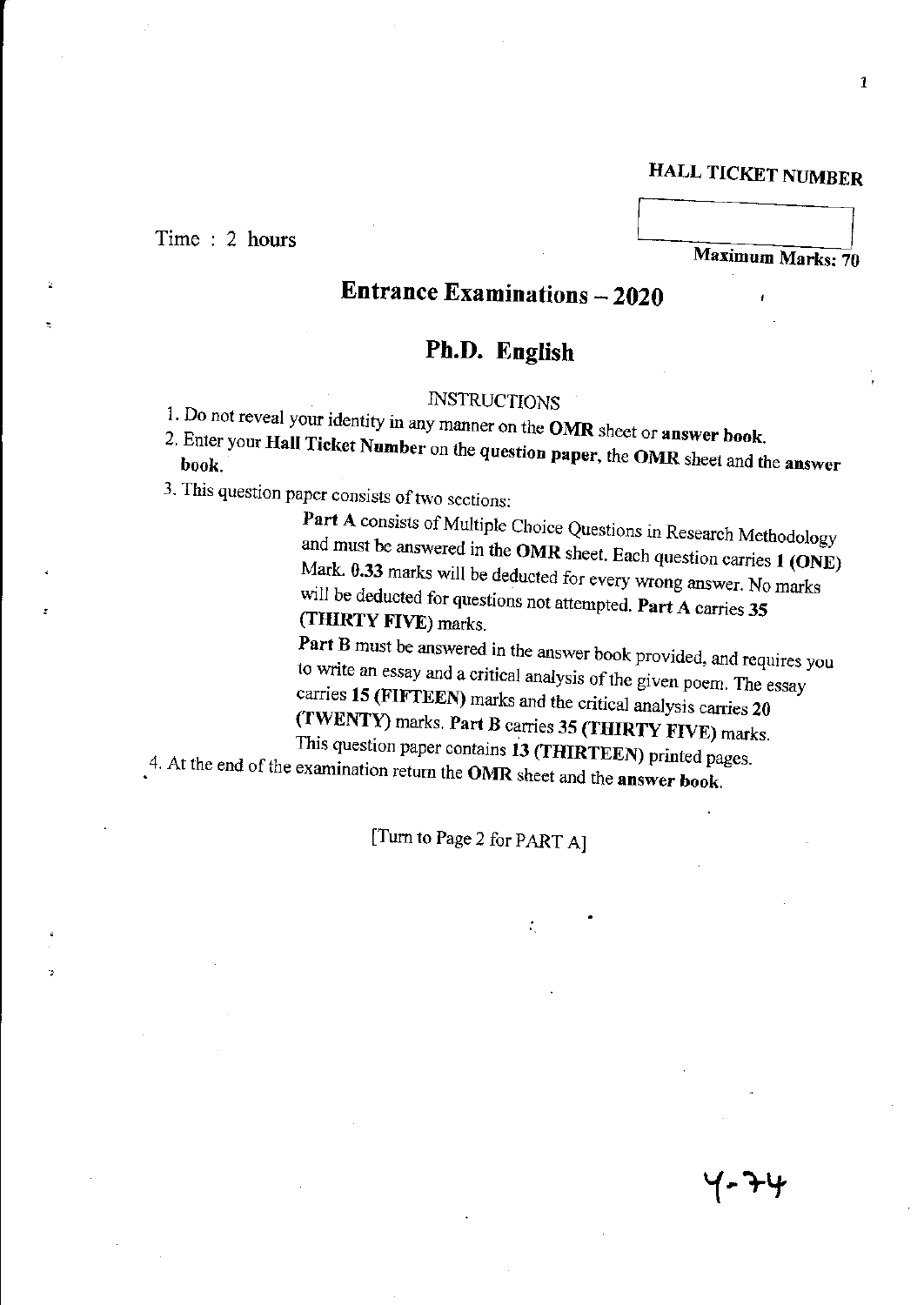#### PART A

#### **Research Methodology**

#### $(1x35 = 35 \text{ marks})$

1. What was I.A. Richards's one remarkable condition for the "protocols" that led to the writing of his *Practical Criticism* (1929)?

A. The reader's total ignorance of all contexts, especially author and title

B. The reader's absolute command of the English literary critical tradition

C. The reader's complete familiarity with a text's literary and other sources

D. The reader's absolute trust in the practical nature of criticism in English

2. The following is an end-note in a scholarly essay. What does the parenthetical shorthand mean to a reader?

Brooker and Bentley offer perhaps the most compelling argument for how this attempt might be said to succeed (see 1990: 34-59). My own argument responds to what I see as the ultimate failure of that attempt.

- A. The reader might consult the Works Cited to see who Brooker and Bentley are and what respective books they had published in the year 1990.
- B. The reference in the Works Cited is to some work jointly published by Brooker and Bentley in 1990.
- C. The reader might consult the Works Cited to see what compelling argument Brooker and Bentley had advanced in the year 1990.
- D. The reference in the Works Cited is to a bibliographical work of 1990 in which Brooker and Bentley appear on pages 34, 59.
- 3. Who is a Field Bibliographer?
- A. A Field Bibliographer is one to whom the MLA assigns responsibilities for collecting, recording, and transmitting bibliographical information of scholarly documents. They also defme their subject, content, and fonn of such material.
- B. A Field Bibliographer is one who performs an important service for the profession and receives institutional recognition. He/she deepens their knowledge of the field, sharpens their research skills, and explores new areas of inquiry.
- C. A Field Bibliographer may cover journals, books series, or stand-alone essay collections and monographs in their respective fields. He/she is responsible for disseminating bibliographical information to central libraries on request.
- D. A Field Bibliographer submits his/her work online through a professional Journal's production platform. All submitted material, analytical data, and statistical information are edited and entered into the bibliography's database.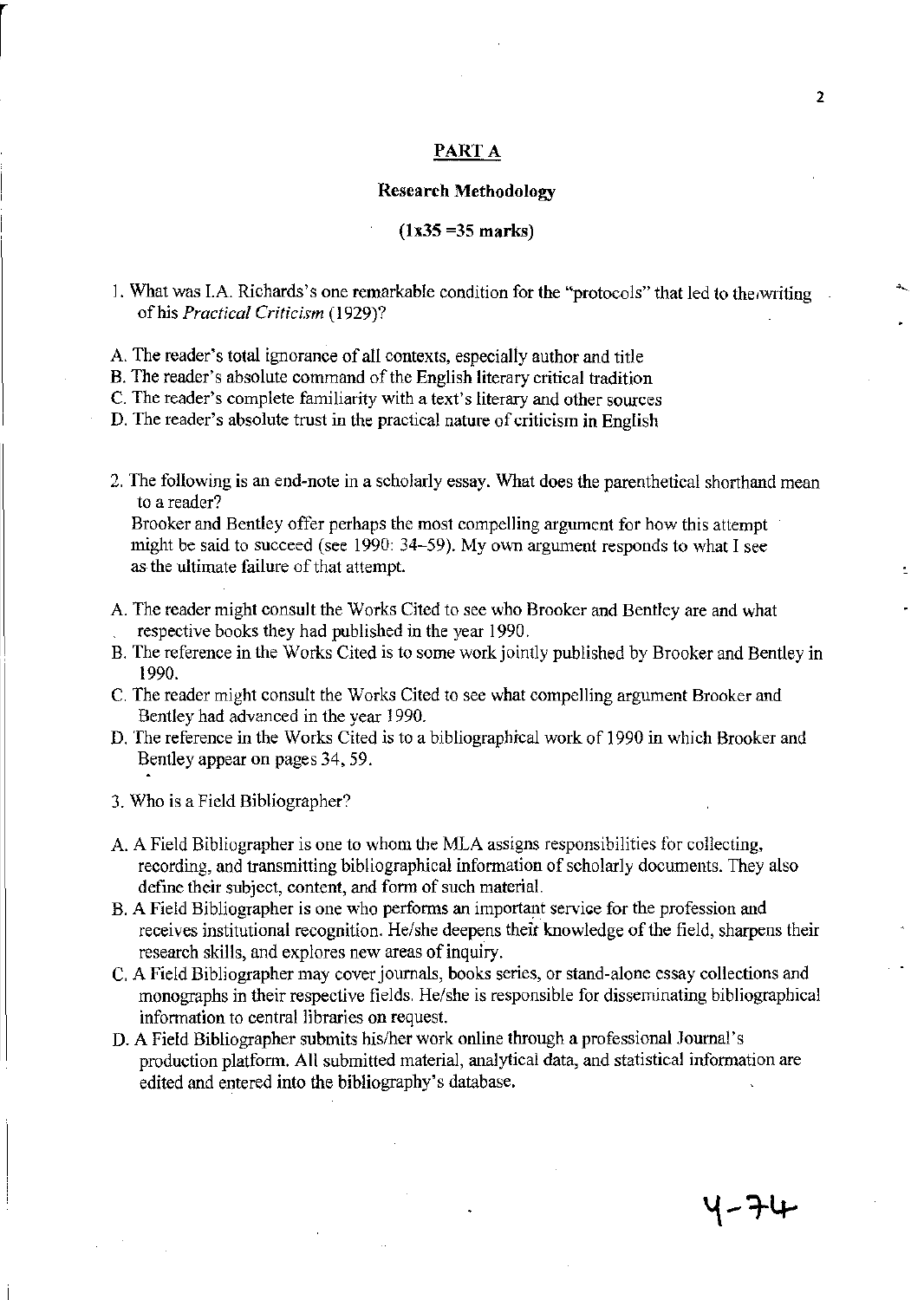- 4. What was the journal *Race, Gender* & *Class* earlier called?
- A. *Race, Sex,* & *Class*
- B. *hsues: Race, Gender* & *Class*

C. *Safety Spheres* 

- D. *Journal of Intercultural Studies*
- 5. While revising the drafts, we are often asked not to be pleonastic. Examples: "collect together" *(collect will do), "theoretically possible" (possible will do), "delegate responsibility" (delegate* will do), "the end result" *(result* will do) and so on. *Pleonasm* is -----------

A. repetition

B. redundancy

C. reduplication

D. recurrence

- 6. Why is the *English Poetry Database* (EPD) not helpful in researching modem or contemporary poetry?
- A. The *EPD's* cover dates are 600 to 1900.
- B. The *EPD* is highly selective.
- C. The *EPD* is hardly accessible today.
- D. The *EPD* discourages Boolean searches.
- 7. In which of the following polemical studies of the profession do we find such crucial questions raised about English as a discipline of thought and its research potential?
- What is it that disciplines like English or comparative literature or philosophy teach? What are the statuses of claims in these disciplines and what are the criteria for how evidence is used to evaluate them? What problems are they inheriting and trying to solve? What are their objects of analysis? What exactly constitutes research in these disciplines?
- A. Michael Berube, *The Employment of English: Theory, Jobs, and the Future of Literary Studies.* New York: New York UP, 1999. •
- B. Eric Sundquist, "The Humanities and the National Interest." *American Literary History*. 24.3 (2012): 590-607.
- C. Louis Menand, *The Marketplace of Ideas: Reform and Resistance in the American University.*  New York: W.W. Norton, 2010.
- D. Knapp, Jeffrey and Walter Benn Michaels, "Against Theory." *Critical Inquiry.* 8.4 (1982): 723-42.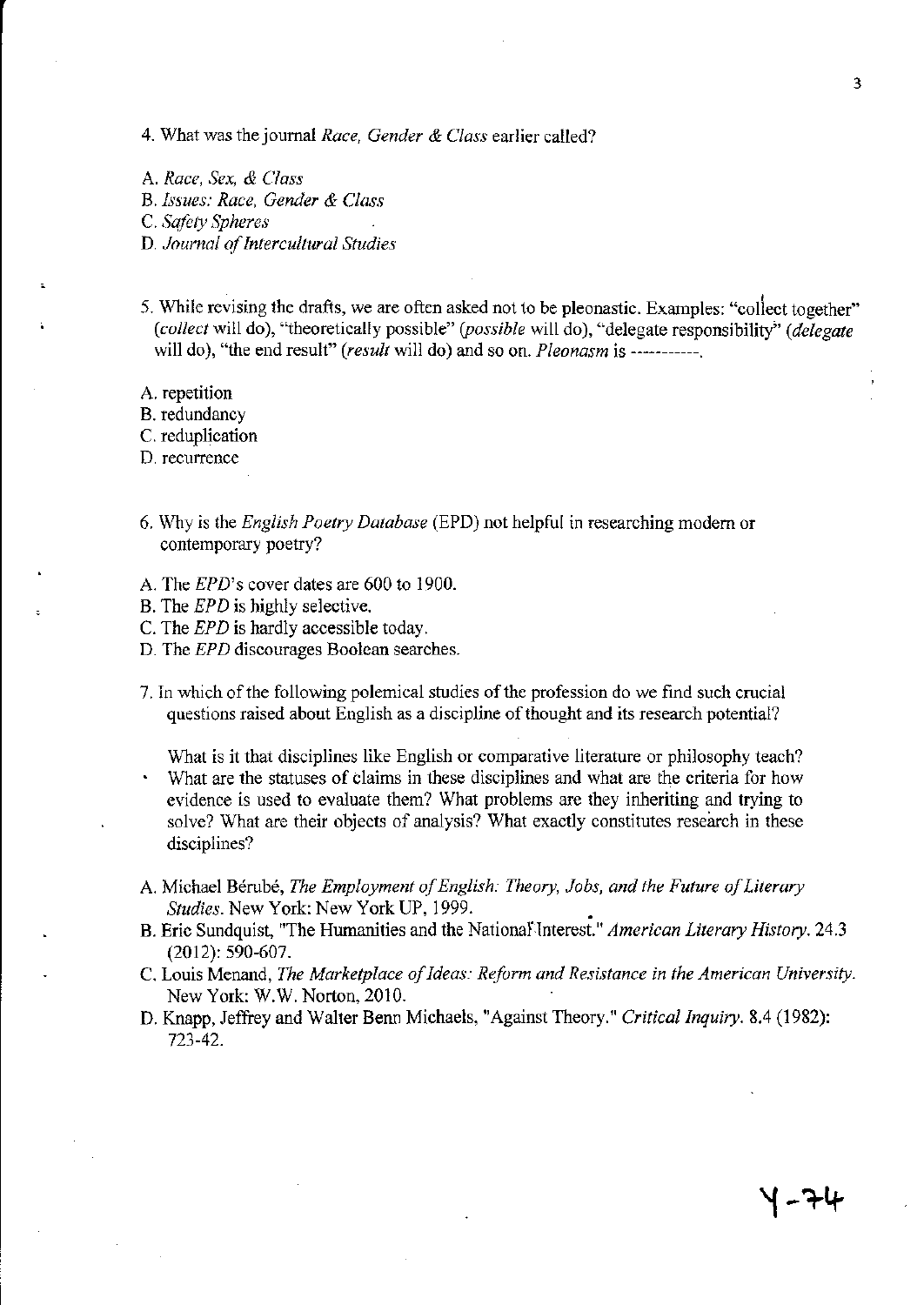8. The following is a list of presses that publish author~bibliography series, some secondary criticism, and often "critical reception," especially reviews published at the time of a work's initial publication, citations and citations to minor regional publications.

Identify the press that does *not* belong to this group.

- A. Greenwood
- B. Scarecrow
- C. Garland
- D. Clarendon
- 9. Not all research material on the WWWissuspect. Some work accessible on the web is indeed of high quality, but not all documents found there are peer-reviewed, vetted by an editorial board or a group of experts contacted by the publisher. Why all this matters has certainly to do with the ----------- of the material consulted.
- A. peer pressure
- B. scholarly credentials
- C. citational format
- D. institutional affiliation
- 10. Which of the following is a brilliant example of the scholarly method that engages the history of the book and of reading, technological developments in production and especially distribution, literary history, and textual analysis?
- A. Stanley Fish, *Is There a Text in this Class? The Authority of Interpretive Communities.*
- B. Stanley Cavell, *Must We Mean What We Say? A Book of Essays.*
- C. Leah Price, *How to Do Things with Books in Victorian Britain.*
- D. 1. L Austin, *How to Do Things with Words: The William James Lectures.*
- 11. What is Thomas Kuhn's argument in *The Structure of Scientific Revolutions?*
- A. The assimilation of knowledge within natural sciences takes place within paradigms and that these paradigms change.
- B. The production of knowledge within natural sciences takes place within paradigms and that these paradigms change. .
- C. The circulation of knowledge within natural sciences takes place within paradigms and that these paradigms change.
- D. The production of knowledge within social sciences takes place within paradigms and that these paradigms change.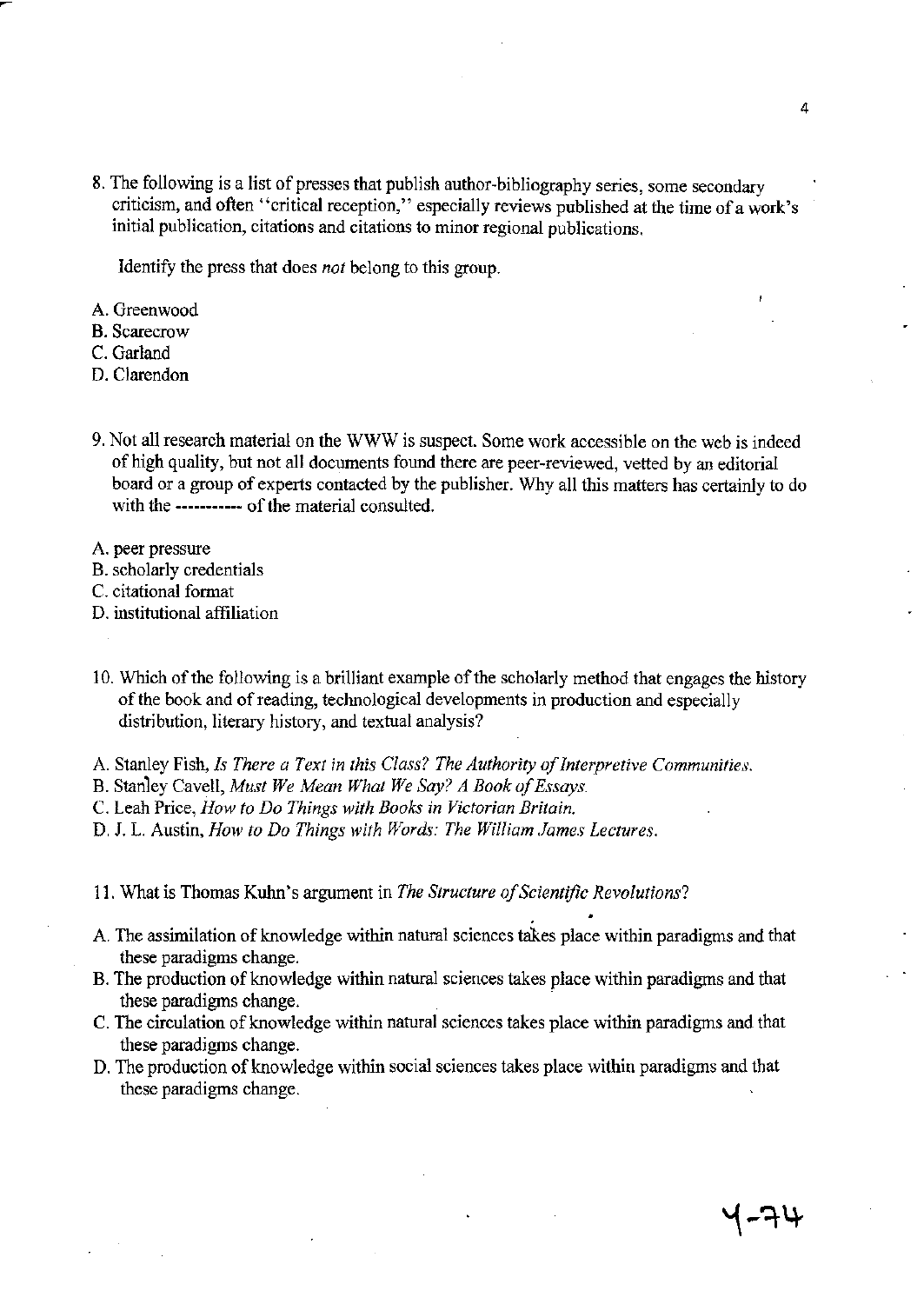- 12. Identify from among the following the source that DOES NOT index and abstract current periodical scholarship.
- A. *Modern Language Association International Bibliography*
- B. *Ulrich's international Periodicals Directory*
- C. *Communications Abstracts: An International Information Service*
- D. *Dissertation Abstracts International*
- 13. Academic integrity is defined as the "commitment, even in the face of adversity, to six fundamental values: honesty, trust, fairness, respect, responsibility, and courage." Where do we find this definition?
- A. On the masthead of all publications of the Modem Language Association
- B. On the official website of the International Center for Academic Integrity
- C. Call for Papers of the *Bulletin of the international Center for Academic Integrity*
- D. On the masthead of all publications of the National Council of Teachers of English
- 14. One important measure of the credibility of an academic journal is its Impact Factor [IF]. What does the IF indicate?
	- a. the number and periodicity of references in studies across several disciplines for number of years
	- b. discriminating and critical citation/regular listing of papers in scholarly bibliographies and databases
	- c. the rank of journals according to their prestige and influence in a particular field over time
	- d. the number and periodicity of references in dissertations in several disciplines for years
- A.a,c
- B.b,d
- c. b,c
- D. c, d
- 15. Which of the following descriptive details of / minimal requirement for submission to any respectable academic journal ought you to find odd, and therefore suspect?
- A. Solicitation for Author Fee or annual subscription to the journal
- B. An established procedure for external peer review
- C. A scholarly editorial board of members affiliated to universities
- D. Insistence on abstracts, authors' affiliations and addresses

( - 구나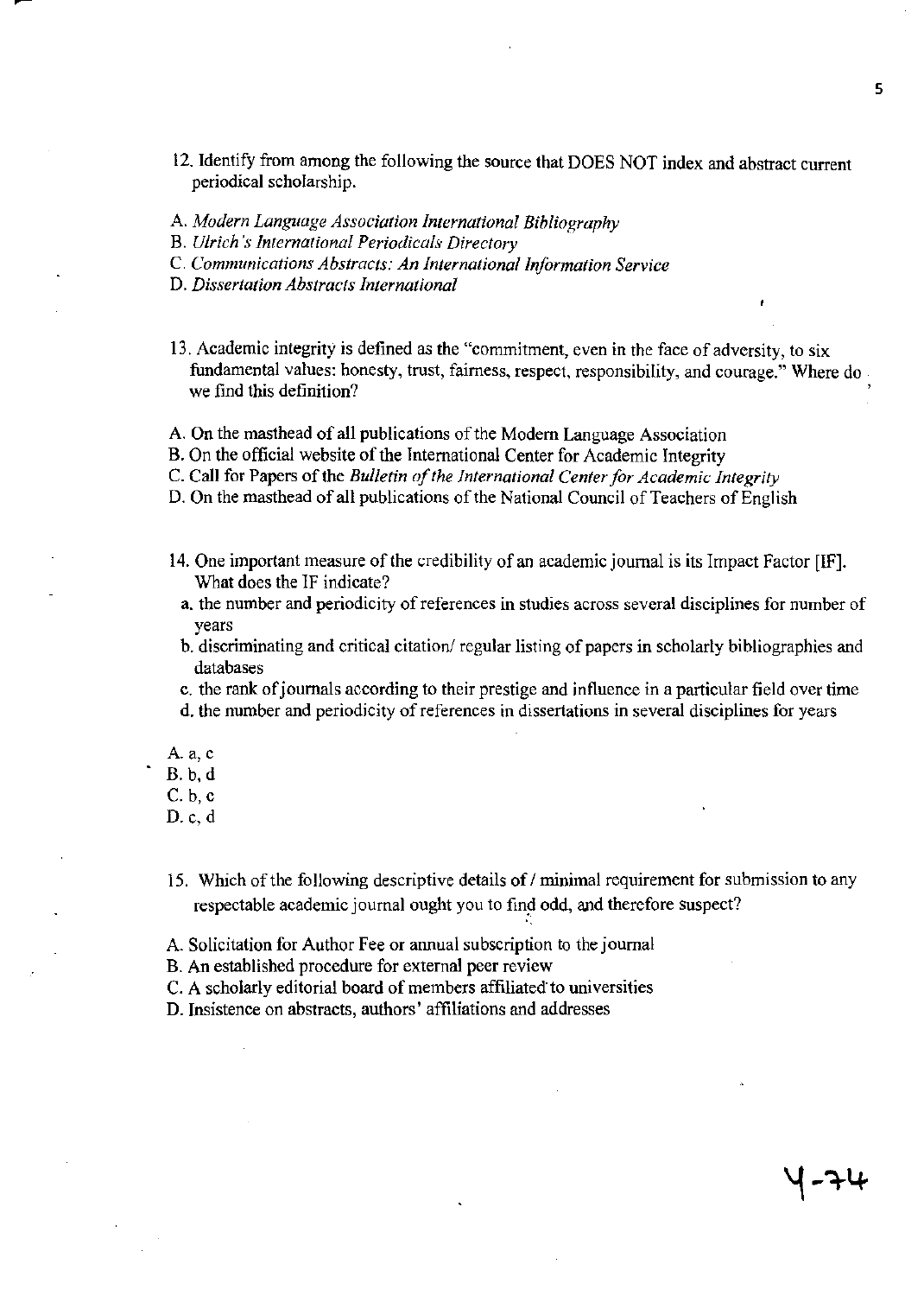- 16. Many researchers feel that statistical information, based on the number of times a scholarly contribution appears in other publications, known as 'citation counts' are suspect because ~---  $-0.0000$ 
	- a. Quantity is not always an index of quality
	- h. Subjectivity cannot be ruled out in repeated citations
	- c. Citational distinction is very often over-detennined
	- d. No distinction is made between substantive and perfunctory counts
- A. b&c
- B.c&d
- C.a&c
- D.a&d
- 17. The following passage is from *Tristram Shandy:*

It is the nature of a hypothesis, when once a man has conceived it, that it assimilates every thing to itself, as proper nourishment; and, from the first moment of your begetting it, it generally grows the stronger by every thing you see, hear, read, or understand. This is of great use.

What is of great use?

- A. A hypothesis is of no use when, for those who advance *it,* everything they happen on is grist to their mill. It hardly grows stronger regardless of evidence or proof to the contrary.
- B. A hypothesis is of great use when, for those who advance it, everything they happen on is grist to their mill. If anything, it grows stronger regardless of evidence or proof to the contrary.
- C. A hypothesis is of great use for others who advance it, for everything they happen on is no grist to their mill. If anything, it grows weaker regardless of evidence or proof to the contrary.
- D. A hypothesis is of some use for all those who advance it because everything they happen on will be deemed grist to their mill. While it grows stronger regardless of evidence, proof to the contrary is hard to obtain.
- 18. Complete the triad of terms from Speech Act Theory: Locutionary Acts, Illocutionary Acts, -----

A. Perlocutionary Acts

- B. Elocutionary Acts
- C. Sentencing Acts
- D. Prelocutionary Acts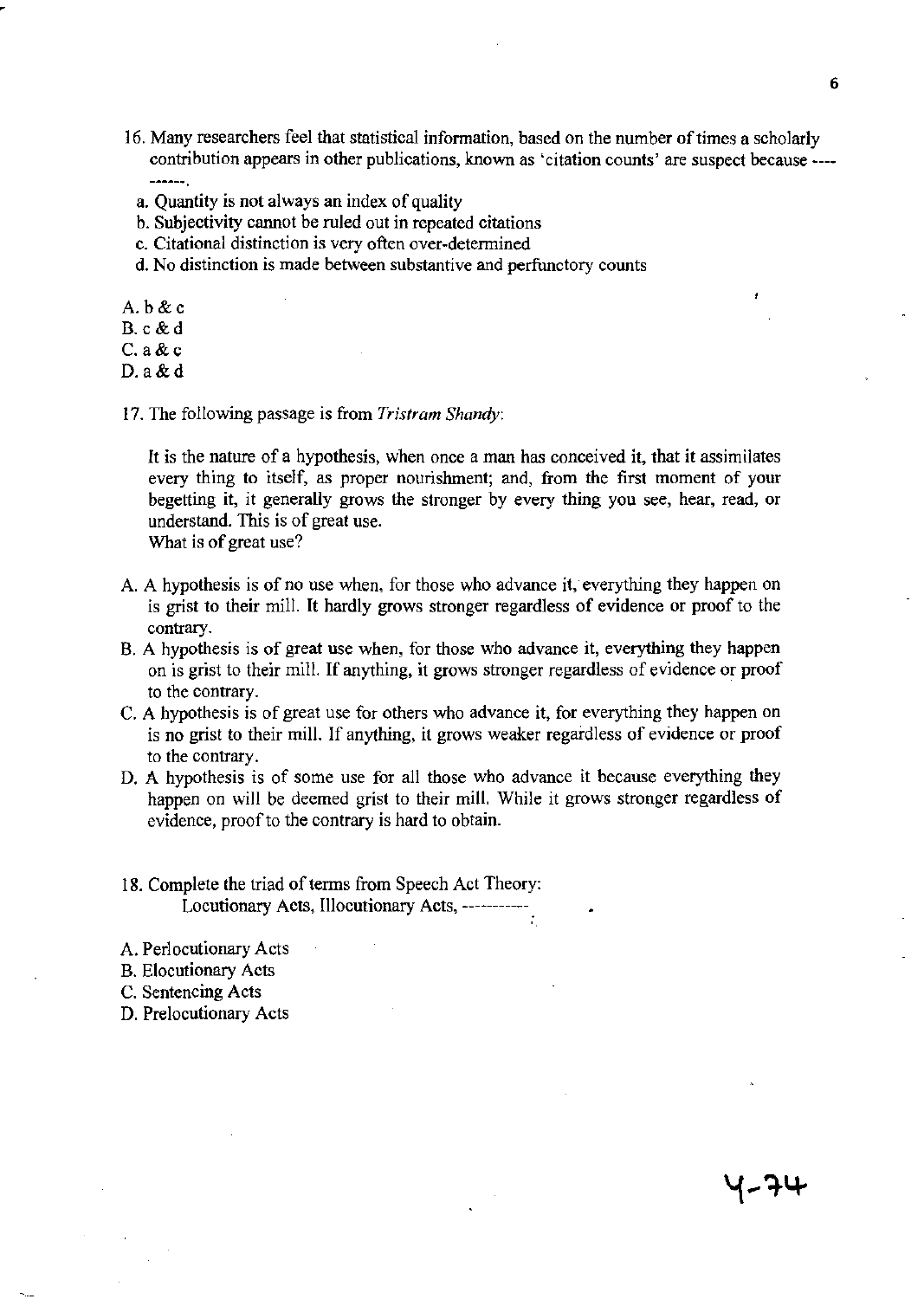19. From among the following, identify the *journal* that calls itself a *Journal of Women in C :ture and Society.* 

A. *Feminist Review* 

B. *Signs* 

*C.Hypatia* 

- D. *Feminist Formations*
- 20. "For us," writes Adrienne Rich, "the process of naming and defining is not an intellectual game, but a grasping of our experience and a key to action. The word *lesbian* must be affirmed because to discard it is to collaborate with silence and lying about our very existence; with the closet-game, the creation of the unspeakable." What is Rich's point?
- A. For Rich, embracing the word "lesbian" is a political imperative.
- B. The affirmation of one's identity is basically a human right
- C. For Rich, embracing the word "lesbian" is a feminist imperative.
- D. The affirmation of one's lesbian identity is a key to action.
- 21. The tenns *recto* and *verso* are usually seen in studies of textual scholarship besides their occasional appearance on page-proofs. They stand for -----------.
- A. *obverse* and *reverse* respectively
- B. *right-hand* and *left-hand* pages respectively
- C. *left-hand* and *right-hand* pages respectively
- D. *upper* and *lower* sections respectively
- *22. Voice a/the Shuttle* is an incredibly vast metasite. Identify a web-resource we are unlikely to find among its resources:
- A. links to author websites
- B. sites devoted to a particular movement or genre
- C. museum of popular cultural icons
- D. sites of full-text of books, articles, and manuscripts
- 23. Which of the following resources are not available on *Luminarium?*
- A. Old English texts with modem translations
- B. Medieval manuscripts in facsimile form
- C. Secondary criticism on  $16<sup>th</sup>$  and  $17<sup>th</sup>$  century literature
- D. Transcripts of first editions of  $18<sup>th</sup>$  century novels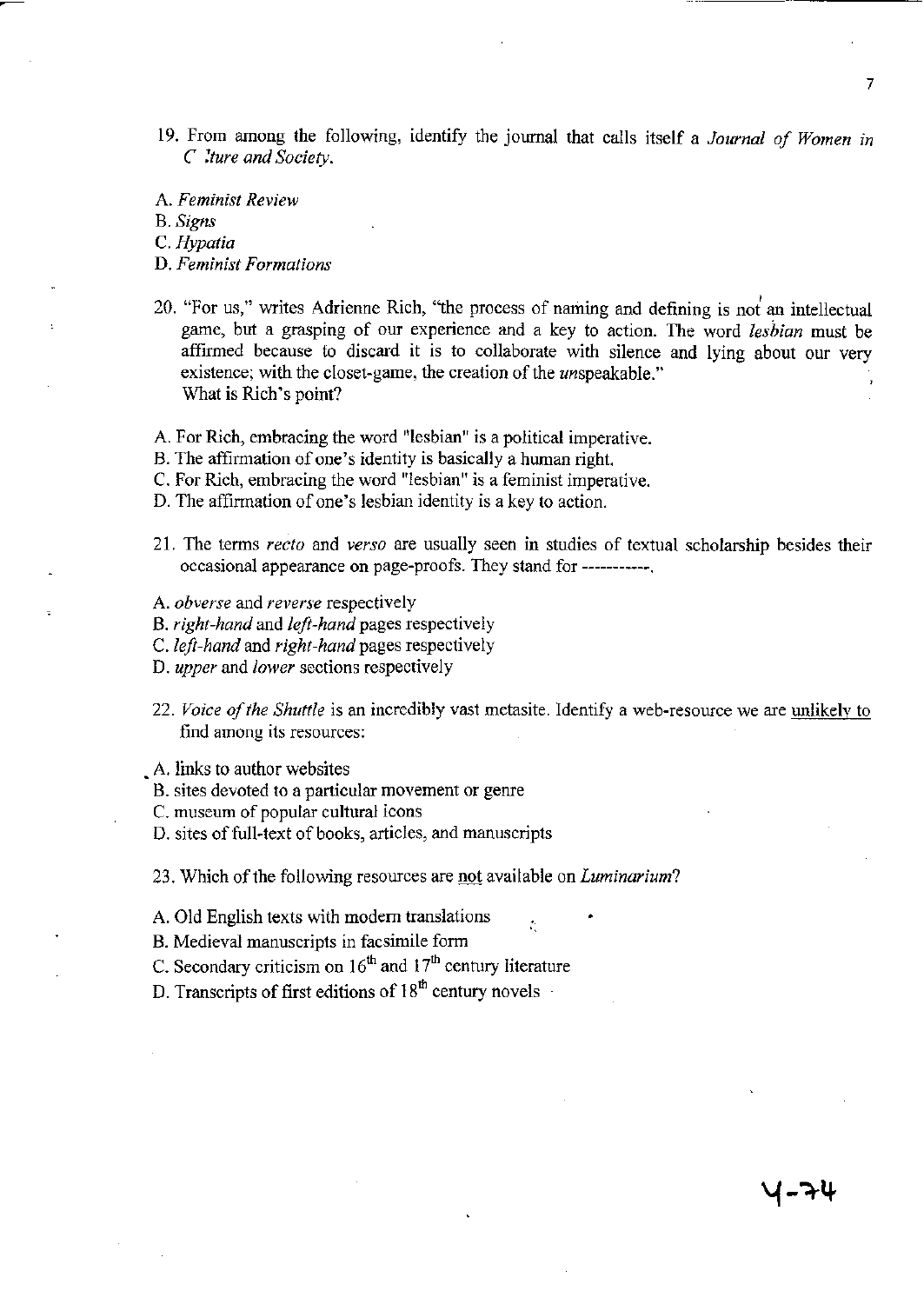- **24. Why is the following argument an instance of fallacious biographical criticism? Jane Austen's portrayal** of her **heroines is conservative and superficial because she lacked the capacity to transcend her own limited life experience derived from the narrow social world of the upper middle classes of Regency England.**
- A. The argument is based on incorrect or unverifiable information about the life of the author,
- **B.** The argument is based on the author's personal character rather than an analysis of textual **evidence.**
- **C. The argument seeks to prove an opinion that has already been indisputably established by major critics.**
- **D. The conclusion** of the **argument is already validated within its claim and it hence begs the question.**
- **25. Match the** following journals **correctly with the stated areas** of their **primary focus:**
- 
- 
- 
- 
- (I) *The Lion and the Unicorn* (i) Contemporary Art and Art History *(2) Third Text* (ii) Science Fiction and Fantasy *(3) Differences* (iii) Children's literature *(4) Extrapolation* **(iv) Feminist Cultural Studies**
- A. (l-iv), (2-i), (3-ii), (4-iii)
- B. (l-ii), (2-i), (3-iv), (4-iii)
- C.  $(1-iii)$ ,  $(2-i)$ ,  $(3-iv)$ ,  $(4-ii)$
- D. (l-ii), (2-iv), (3-iii), (4-i)
- 26. Match the following critical terms correctly with the schools of literary theory from which they emerged:
- (I) Heresy of paraphrase
- **(2) Interpretive community**
- (3) Cultural poetics
- (4) Rhetorical reading

(i) Reader-Response **(ii) New Historicism (iii) New Criticism (iv) Deconstruction** 

÷.

A. (l-iv), (2-i), (3-iii), (4-ii) B. (I-iii), (2-iv), (3-i), (4-ii) C. (l-ii), (2-i), (3-ii), (4-iii) D. (I-iii), (2-i), (3-ii), (4-iv)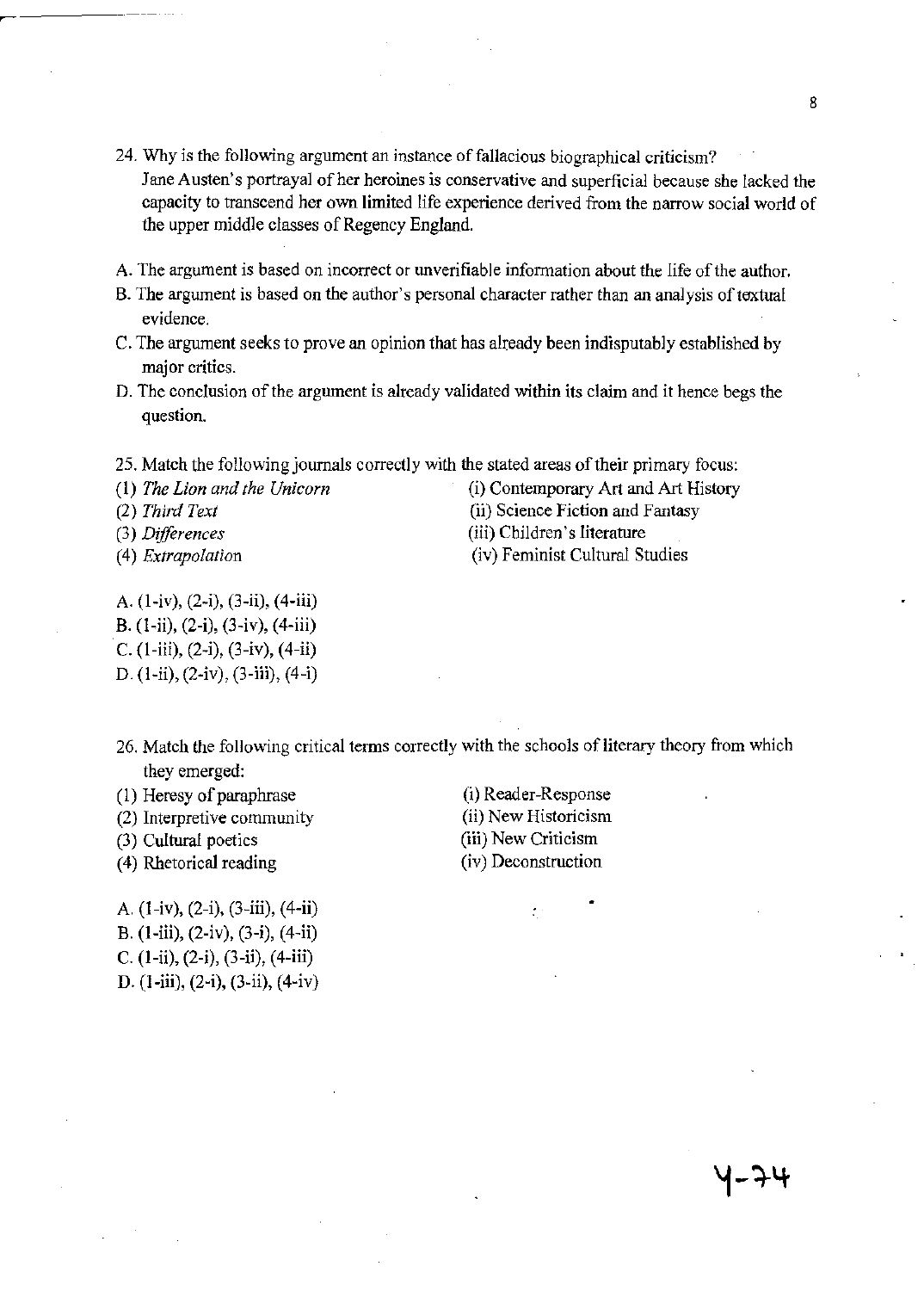- 27. If a researcher were interested in finding out the number of recent publications that referred to G. Wilson Knight's *The Wheel of Fire,* the most efficient way to do so would be to --------- --,
- A. Check the index of *The WheelofFire*
- B. Look up the *YWES* for *The Wheel of Fire*
- C. Look up a citation index for *The Wheel of Fire*
- D. Check concordances for *The Wheel of Fire*
- 28. The journal *History of Humanities* is brought out by ----------,
- A. Modern Language Association
- B. University of lohns Hopkins Press
- C. Indiana University Press
- D. University of Chicago Press
- 29. If you are referring to a work (WI) you have not actually read first hand but have encountered as a quotation or citation in someone else's work (W2), how should you acknowledge your sources?
- A By including both WI and W2 as separate in-text citations and bibliographic entries in the Works Cited list.
- B. By tracing back the original source of WI and including only that as in-text citation and only W<sub>2</sub> in the Works Cited list.
- C. By using "qtd. in" after the name of the author of WI within the in-text citation for W2 and including both in the Works Cited list.
- D. By using "qtd. in" after the name of the author of WI within the in-text citation for W2 and including only W2 in the Works Cited list.
- 30. To which source would you NOT go for your Literature Review of critical material on your chosen area?
- A. *Contemporary Literary Criticism*
- B. *Dictionary of National Biography*
- C. *Dissertation Abstract International*
- D. *Year's Work in English Studies*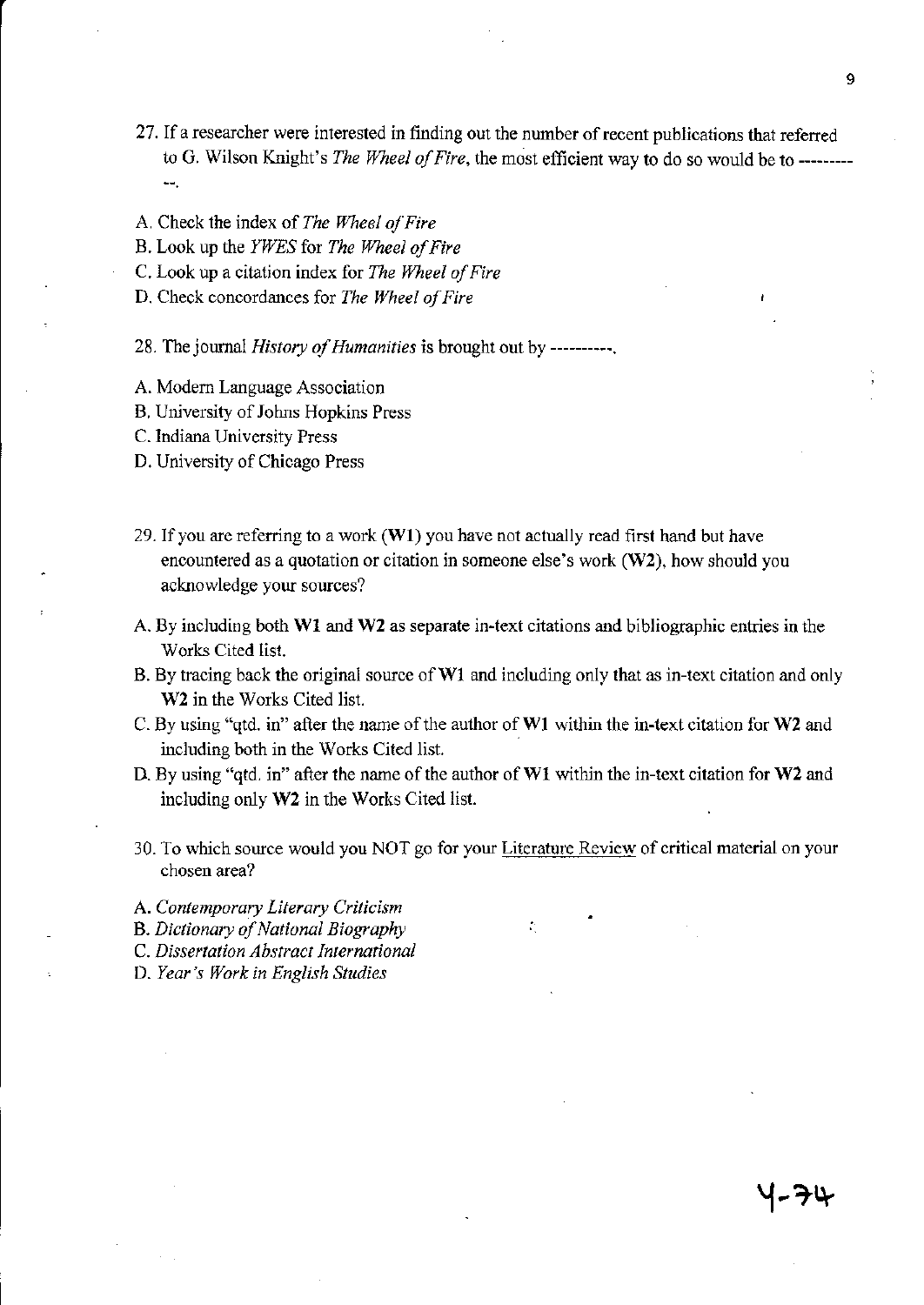31. If you are given the following set of materials for analysis, what approach would best suit the materials?

> William Shakespeare's *King Lear;*  A physician's account of ageing, published in 1600; Thomas Middleton's *The Old Law;*  A painting about old age from Elizabethan England.

A. Gynocriticism

l,

- B. Structuralism
- C. New Historicism
- D. Psychoanalytic criticism
- 32. The structuralist method of analysis may be best traced to theories and approaches developed by the ------------.
- A. Birmingham Center for Cultural Studies
- B. Prague Linguistic Circle
- C. French Feminist School
- D. Sussex's Sexual Dissidence Program
- 33. In sharp contrast to Lacan-inspired, phallocentric ideas of the 'gaze' in film theory, feminist film theory has introduced the idea of the ----------- gaze.
- A. In-utero
- B. Matrixial
- C. Maternal
- D. Poetic
- 34. When a researcher examining a novelist's entire oeuvre, also traces his letters, diaries, interviews, biographies and autobiographical essays, and then proceeds to analyse the author's novels on the basis of this additional reading, she is practising -------------

÷.

- A. Biographical criticism
- B. Citational criticism
- C, Authorial criticism
- D. Conjectural criticism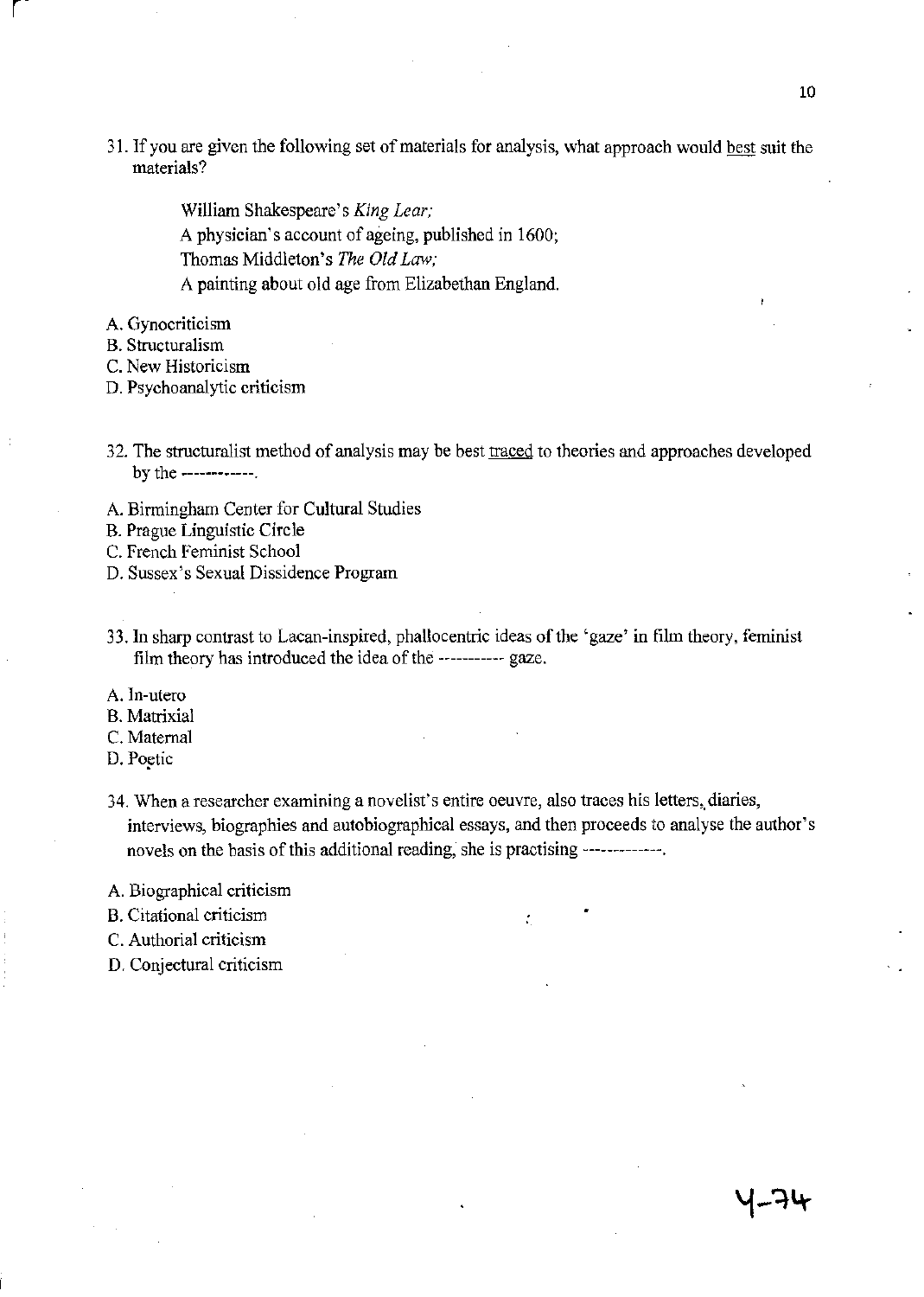35. By conducting a survey of women readers and their habit of reading romances and by spending an extended period of time with those readers, interacting with them consistently and analysing the data as it is being collected, the researcher is practising ------------.

A. The interview method of research

B. Ethnographic methods of research

C. The romance writing method

D. Confessional methods of research

(Please turn to Page 12 for Part B)

- 74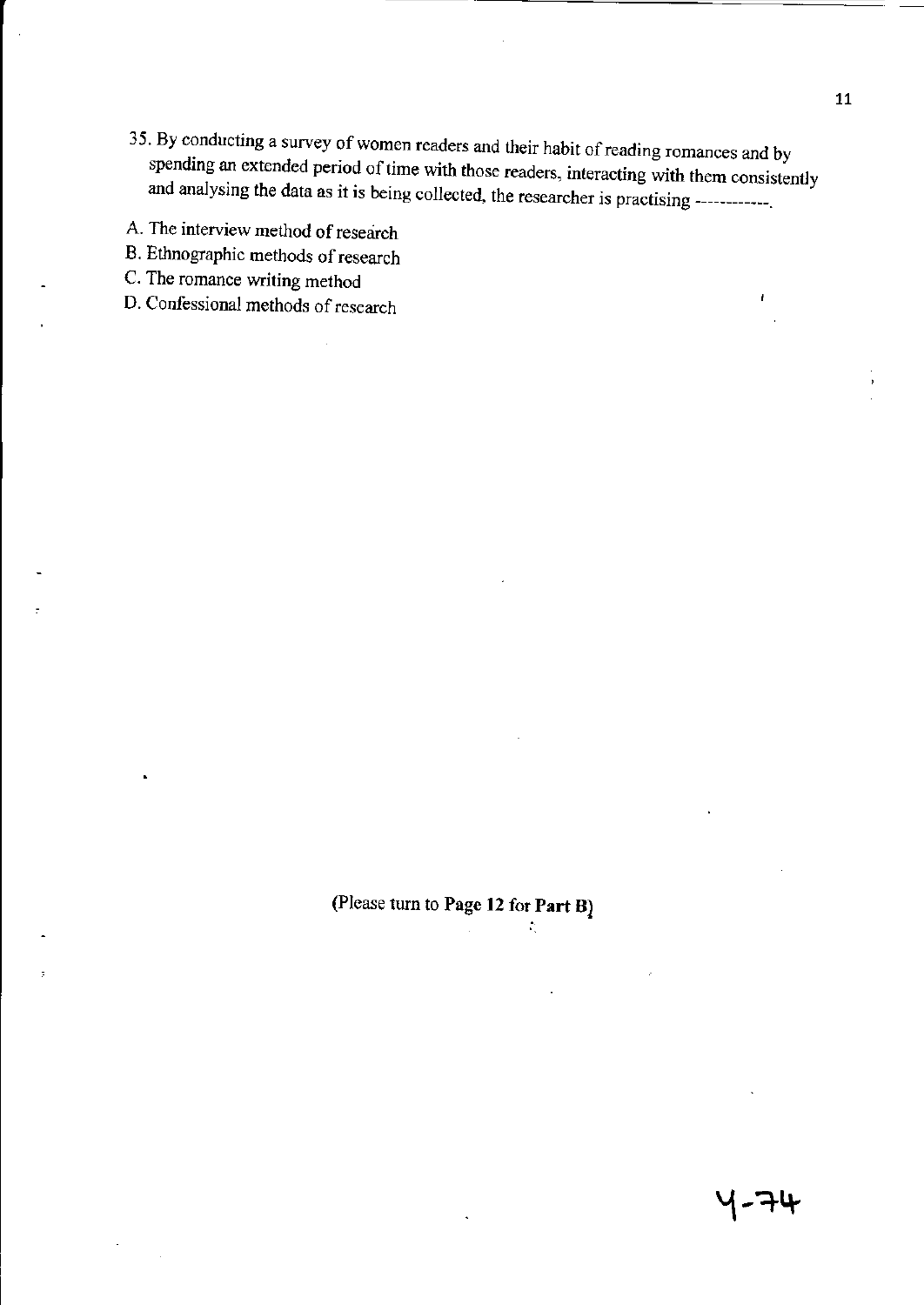#### Part B

- ----

#### Essay

Write an essay on any one of the following. Unless the focus of your essay is restricted by your choice of single texts, writers, or movement, feel free to suggest comparisons, offer alternative views and approaches demanded by your arguments. It will certainly help to begin by stating your argument and the rationale of choices you make. (15 marks)

- 1. Intermediality: rehashing an old concept?
- 2. Writers as agents of change
- 3. Literature in the age of *-isms*
- 4. ~'A comer of a foreign field": Perpetuating English Studies in the contemporary postcolony
- 5. In defence of reading slowly
- 6. Romantic globalism
- 7. Writing animals
- 8. Can we historicize anti-canonism?
- 9. Reading poetry aloud: No rhyme, very little reason

#### Poem for Analysis

Discuss the following poem focusing on what you gather to be its message for a researcher. Rather than the merely symbolic suggestions, what further lessons in *praxis* and *techne* does this poem offer for a research student? Credit will be given to essays that draw suitable examples from your reading. (20 marks)

#### **Curiosity**

may have killed the cat; more likely • the cat was just unlucky, or else curious to see what death was like, having no cause to go on licking paws, or fathering litter on litter of kittens, predictably. Nevertheless, to be curious is dangerous enough. To distrust what is always said, what seems to ask odd questions, interfere in dreams, leave home, smell rats, have hunches do not endear cats to those doggy circles where well-smelt baskets, suitable wives, good lunches